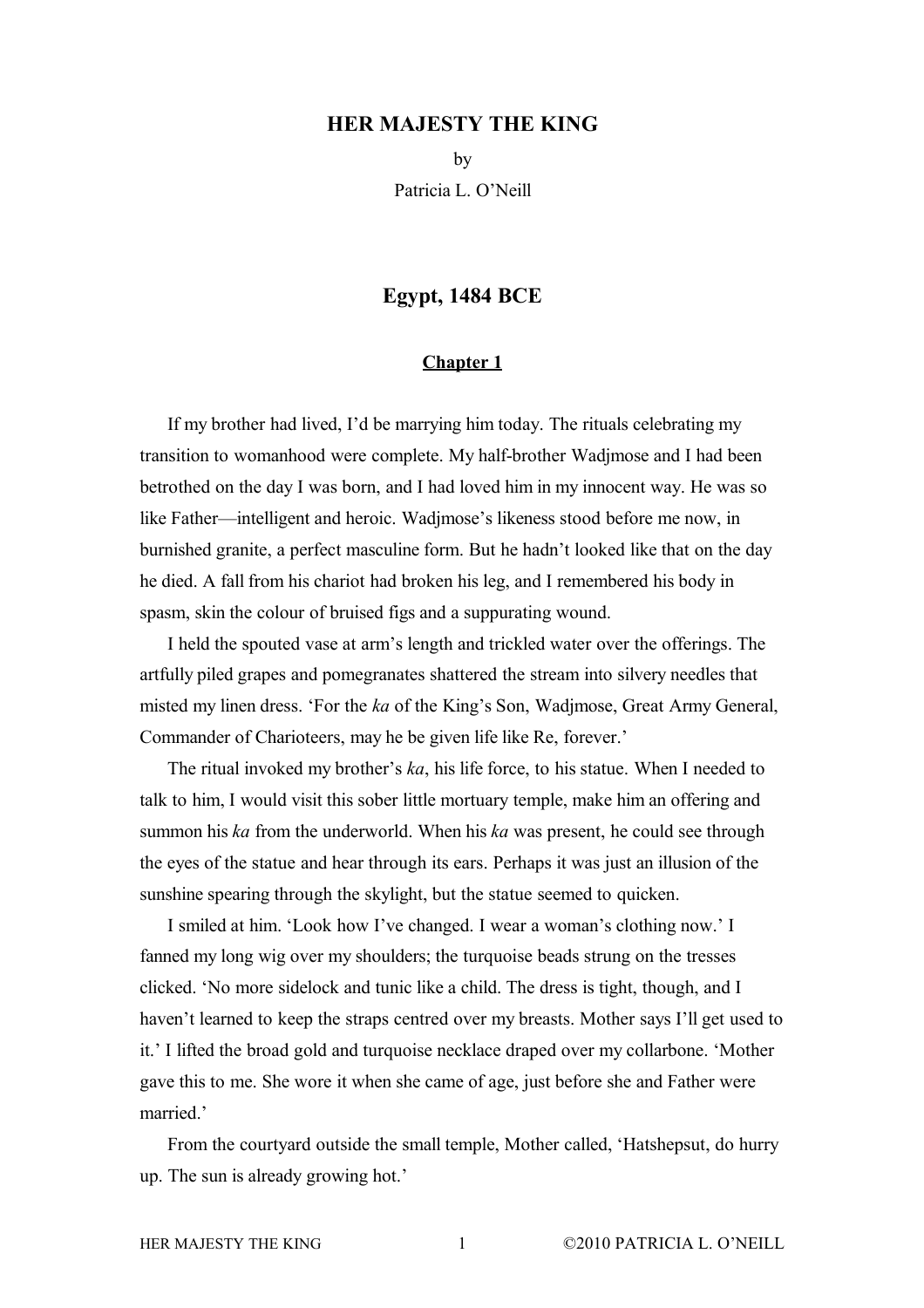Although it was cool and shadowy inside the temple, I knew Mother wouldn't follow me in here. In the niche next to Wadjmose's figure stood a statue that my mother couldn't bear to look upon─Father's first wife, the Lady Mutnofret. She had given my father his sons, Wadjmose, Amenmose and Tuthmosis, though she had died giving birth to Tut. My mother had only produced daughters, and I was the sole survivor. But what really inflamed my mother's jealousy was Mutnofret's knack of making my father happy. Although my mother was the most beautiful woman in Egypt, and my father truly loved her, she still prickled whenever someone spoke of the late **Mutnofret** 

Plain, placid Mutnofret—Wadjmose remembered how much joy she had given Father. As he lay dying, Wadjmose had asked me to promise that I would devote myself to making Father happy. I was only six years old. The idea that I had any influence on the Pharaoh of Egypt had never occurred to me. The Pharaoh's happiness was an awesome burden to lay at anyone's feet. But I knew, even then, I wasn't like anyone else. I had looked into Wadjmose's fever-scorched eyes and given my promise. That was the moment that childhood had really ended for me.

I tossed a few grains of frankincense into a golden bowl; they sizzled on the coals. Fragrant filaments of smoke spiralled toward the statue. 'Dear Wadjmose, since you died, I've done my best to make Papa happy. And I'll keep trying, even though my own heart is always trampled on.' I scooped up more frankincense and sprinkled it over the coals. An emphatic puff of smoke floated upward. 'Before your body was even cold, I was betrothed to Amenmose. Everyone expected us to marry as soon as I came of age. But just a few months ago, he married some half-wit. As one of the Blessed Dead, you can see into people's hearts. Why didn't Amenmose wait for me?'

I paused for an answer. The silence ripened.

I threw on an entire handful of frankincense which crackled and hissed. 'It pleases Papa when I do well in school, so I've studied hard to be the top student. I learned to drive a chariot and hunt with a bow so Amenmose would be happy to share my company. And now I'm trying to satisfy Mother by acting like a perfect lady. I've done everything that was asked of me, so why do things turn out so badly? Why do the gods keep thwarting my expectations? Today I'm going to be stuck on board ship where I'll have to watch that simpleton fawning over Amenmose.'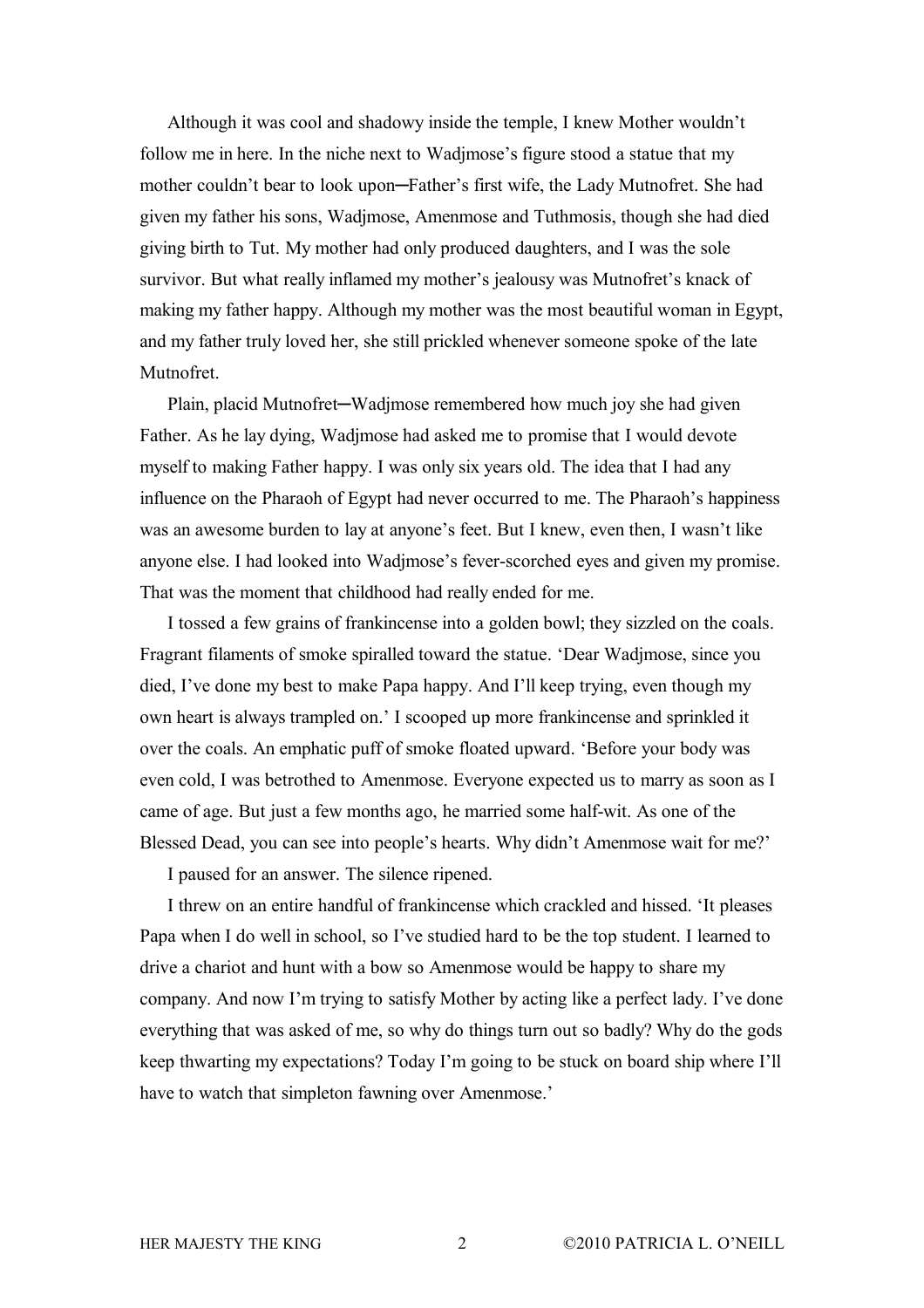Behind me, the hall of statues echoed with the flap of approaching sandals. I turned to face Lady Inet, my nurse. She compressed her double chin in an attempt to scowl, but the fine wrinkles in the corners of her eyes belied any real annoyance.

'Princess Hatshepsut, we should go now,' Inet said. 'Queen Ahmose is growing impatient.'

'I'm still praying.'

Inet looked at the pall of smoke trapped beneath the ceiling. 'My dear, there are better ways of being pious than burning up a fortune in incense. And you shouldn't pout. No one can see how much you resemble your mother when you pout.'

'Oh, who cares? Anyway, I'm not pouting.'

'Hatshepsut, I've taken care of you since the day you were born. I know when you're pouting, and I know what you're pouting about.' She wagged a plump finger at me. 'Your brother Amenmose had every right to marry. He's eighteen years old and a man that age needs a wife. He has to start his own family. One day, Amenmose will follow your father on the throne. A Pharaoh must have sons.'

'I'm royal. I'm his sister. It's my place to bear his heir.'

'Half-sister. And, all the gods willing, you will bear the next heir. But give Amenmose and Huy a little peace by themselves for now.'

'But if the gods intend me to bear the next heir, why would they let Amenmose marry Huy before me?'

'My dear, Amenmose is still a headstrong young man. Perhaps the gods are using Huy to smooth down some of his rough edges before he's ready to marry you.'

I plucked a grape from the offerings and rolled it between my thumb and forefinger. 'I'm not afraid to wear down those rough edges myself—if I could get that ninny out of the way.' The grape split.

'Hatshepsut, if you're spiteful toward Huy, do you think Amenmose will be encouraged to marry you any sooner?'

I flicked the grape onto the floor. 'All right. I'll be as sweet as honey cake.' I crossed my arms over my chest and bowed toward Wadjmose. We left the hall of statues and emerged into the biting sunlight of the temple courtyard.

Mother was sitting on a stone bench beneath the tangled shadows of a grape arbour. Her hands were folded like a pair of wings atop her pregnant belly. A line of sunlight hovered on the edge of her profile, outlining the delicate, pointed chin, full lips and subtly curved aristocratic nose. An almond-shaped eye was trained on me; she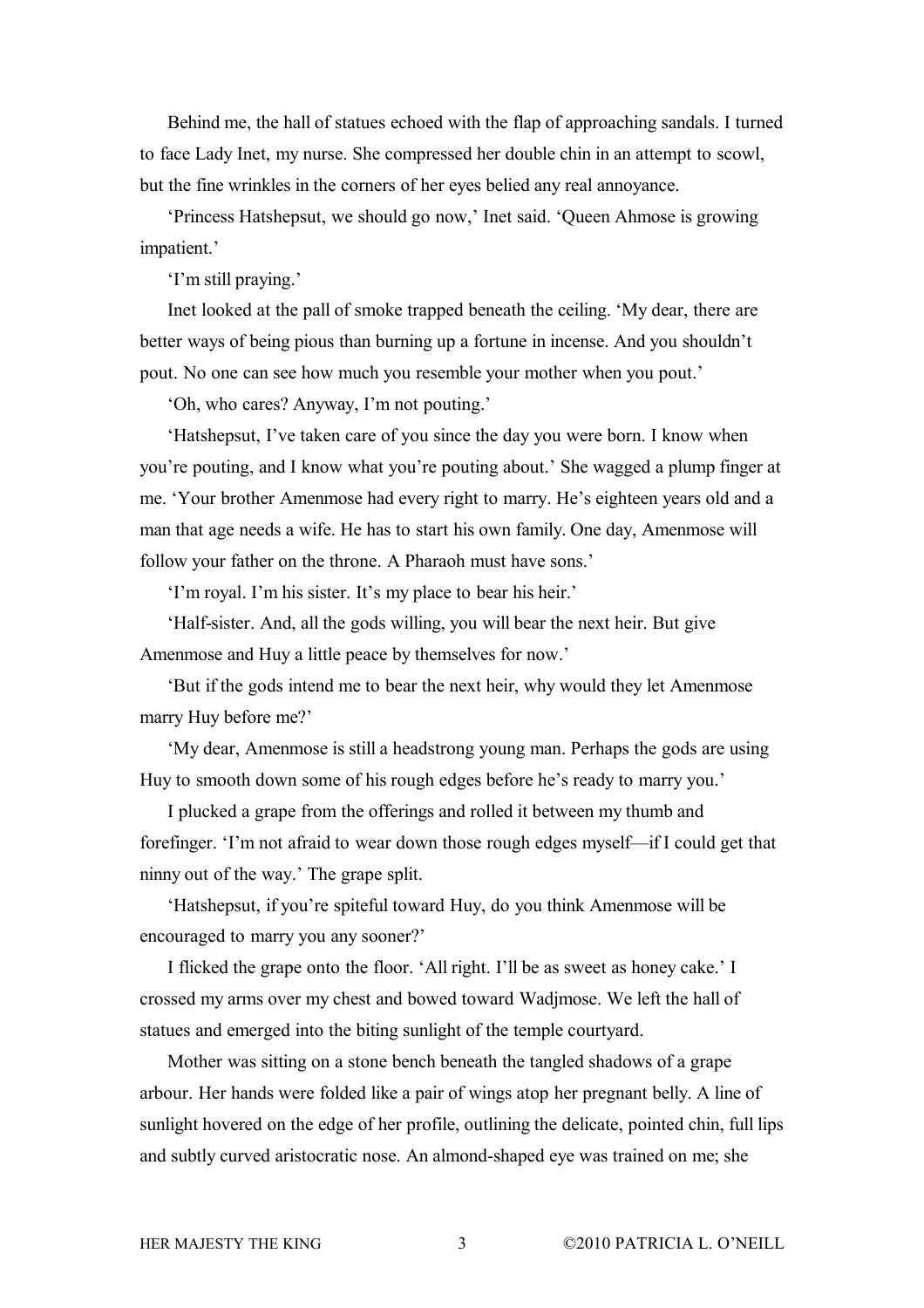stood up. 'Hatshepsut, you know we mustn't keep Pharaoh waiting. Look at that—the front of your dress has puckered.' She poked my stomach with a tapered fingernail. 'You got the linen wet, didn't you? You must be careful with what you're wearing.'

'Yes, Mother.' Her own linen was immaculate and uncreased.

'Queen Ahmose,' Inet said, 'the bearers with the sedan chairs are ready.'

'We'll leave at once. Pharaoh will be very cross if we delay him.'

I followed my mother through the temple gateway. 'It was my idea to visit Wadjmose's temple while the ships were being loaded. I'll tell Father any delay is my fault<sup>'</sup>

Mother waved a slender hand dismissively. 'Oh, that excuses everything.'

We climbed into the sedan chairs and were carried toward the two warships that were moored at the quay. The first in line was my father's flagship, *Falcon*. Its gracefully upswept hull gave it an air of speed even when it was standing still. A golden falcon's head, the insignia of the war god, Montu, crowned its high prow. In a little kiosk on the foredeck stood a golden sphinx trampling enemies—the battle standard of Pharaoh Ah-kheper-ka-re Tuthmosis. Behind the *Falcon* bobbed the *Rising in Memphis.* A huge cedar sarcophagus was being dragged up its gangplank by ranks of sweating soldiers. The *Rising in Memphis* rolled to port as it took the weight of the sarcophagus. Inside the sarcophagus would be two gilded coffins, nested one inside the other, holding the mummified remains of Admiral Ahmose si-Ibana.

My sedan chair lurched as my bearers climbed the gangplank of the *Falcon.* 'I hope the admiral enjoys his last voyage aboard the *Rising in Memphis*,' I called to my mother. 'He won his most important victories aboard that ship.'

'Your father would have put the *Rising in Memphis* inside the admiral's tomb,' Queen Ahmose answered, 'if the chambers could have been enlarged enough.'

'Mother, you're exaggerating. The admiral was a great hero, but Papa needs all his warships. He's sailing for Canaan soon.'

'I don't want to hear about it,' she said, alighting from her sedan chair. 'You know it upsets me when he goes off to war.'

I climbed out of my chair and nearly ran into my brother's new wife. She flung herself onto the ship's deck and spread her arms. 'Queen Ahmose, Princess Hatshepsut, Lady Inet,' she said to the cedar planks.

My mother reached out her hand. 'Huy, dear, it's not necessary to prostrate yourself in front of us. A little bow will do.'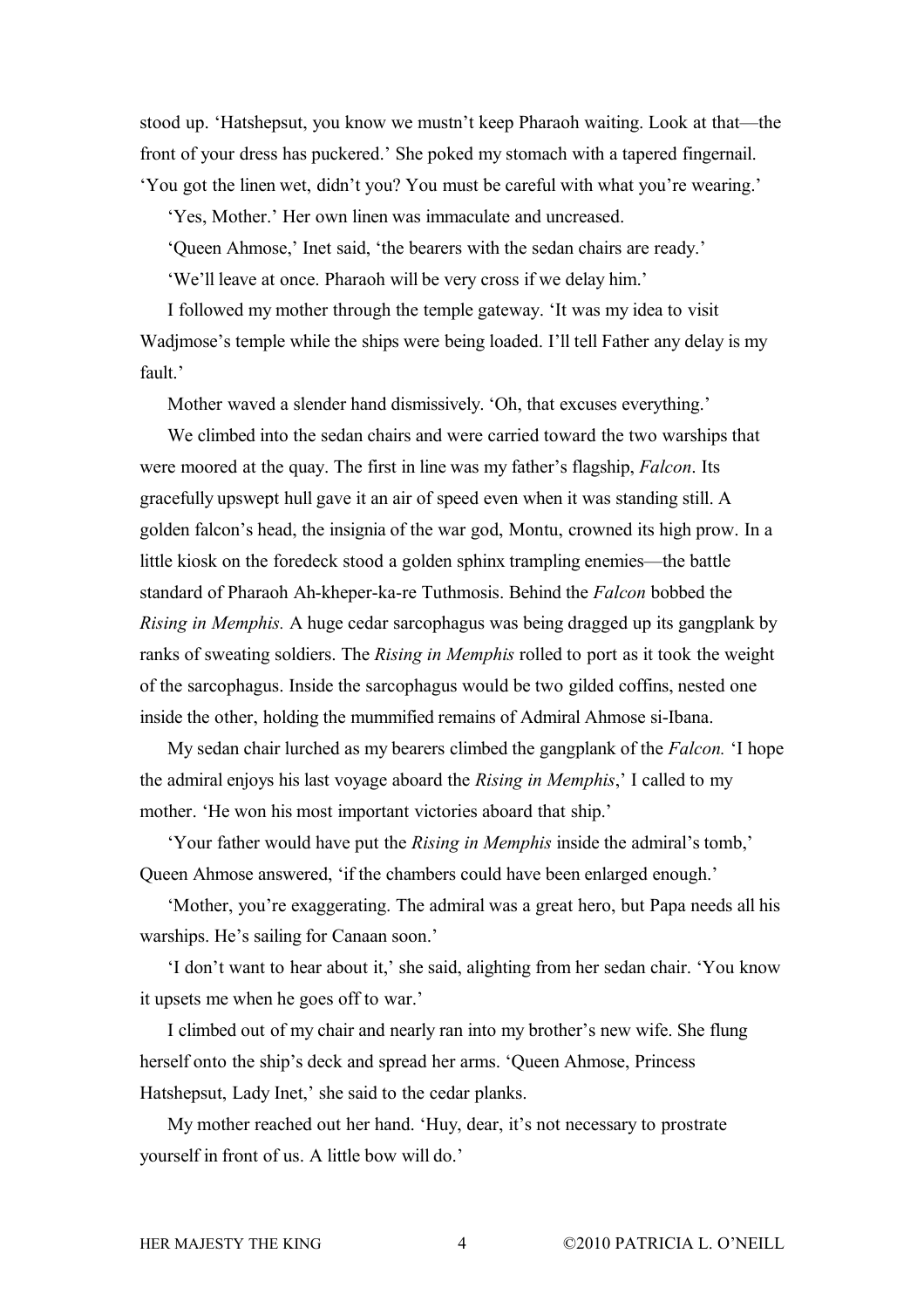Huy climbed to her feet and hastily centred the straps of her dress over her ample breasts. 'I'm sorry, my lady. I'll try to remember the correct protocol.'

'If she wants to prostrate herself, why not?' I said. Inet came up behind me and squeezed my elbow. Hard.

My brother Amenmose climbed down from the rigging. 'Father's on his way,' he announced. 'I just saw him leave the *Rising in Memphis*.' He brushed down the pleats of his linen kilt. 'Sweetheart, can you fetch my gold belt? The one with the big pendant in front.'

Huy nodded eagerly and trotted off to the aft deckhouse. I felt the tip of Inet's fly whisk prod me in the back. 'I didn't say anything,' I muttered.

My mother looked upwards and frowned. 'Amenmose, what is your brother doing up there?'

We all looked up the *Falcon's* mast. My other half-brother, Tuthmosis junior, was leaning out of the lookout's basket. Something sailed from his mouth, followed by cursing from the deckhands. 'Got one!' Tut crowed.

'Tut! Come down from there,' Amenmose bellowed. He shook his head. 'Sixteen years old and he acts like he's six.'

Tut clambered down the mast and thrust out his underslung jaw as he approached us. 'I wasn't hurting anybody.'

Queen Ahmose gave him a withering look. 'Do you have to behave like a baboon at every available opportunity? And straighten your wig. You look like a drunken sailor.'

Huy returned and wrapped Amenmose's belt around his hips. As she fastened the clasp, he grasped her tiny waist and whispered something to her. She smiled and blushed. I clenched my linen skirt in my fist.

The royal herald banged his staff on the gangplank. 'The King of Upper and Lower Egypt, Pharaoh Ah-kheper-ka-re Tuthmosis. Life, prosperity, health!' All the sailors and soldiers fell to their bellies as my father marched up the gangplank. My family bowed, but I peeped up.

Papa looked magnificent in his golden corselet. The wings of the falcon god, Horus, inlaid with precious stones, crossed over my father's broad chest in a protective embrace. He was crowned with the *khepresh*, a tall helmet of blue leather covered with gold rings that glinted in the morning sun. His aquiline nose and piercing black eyes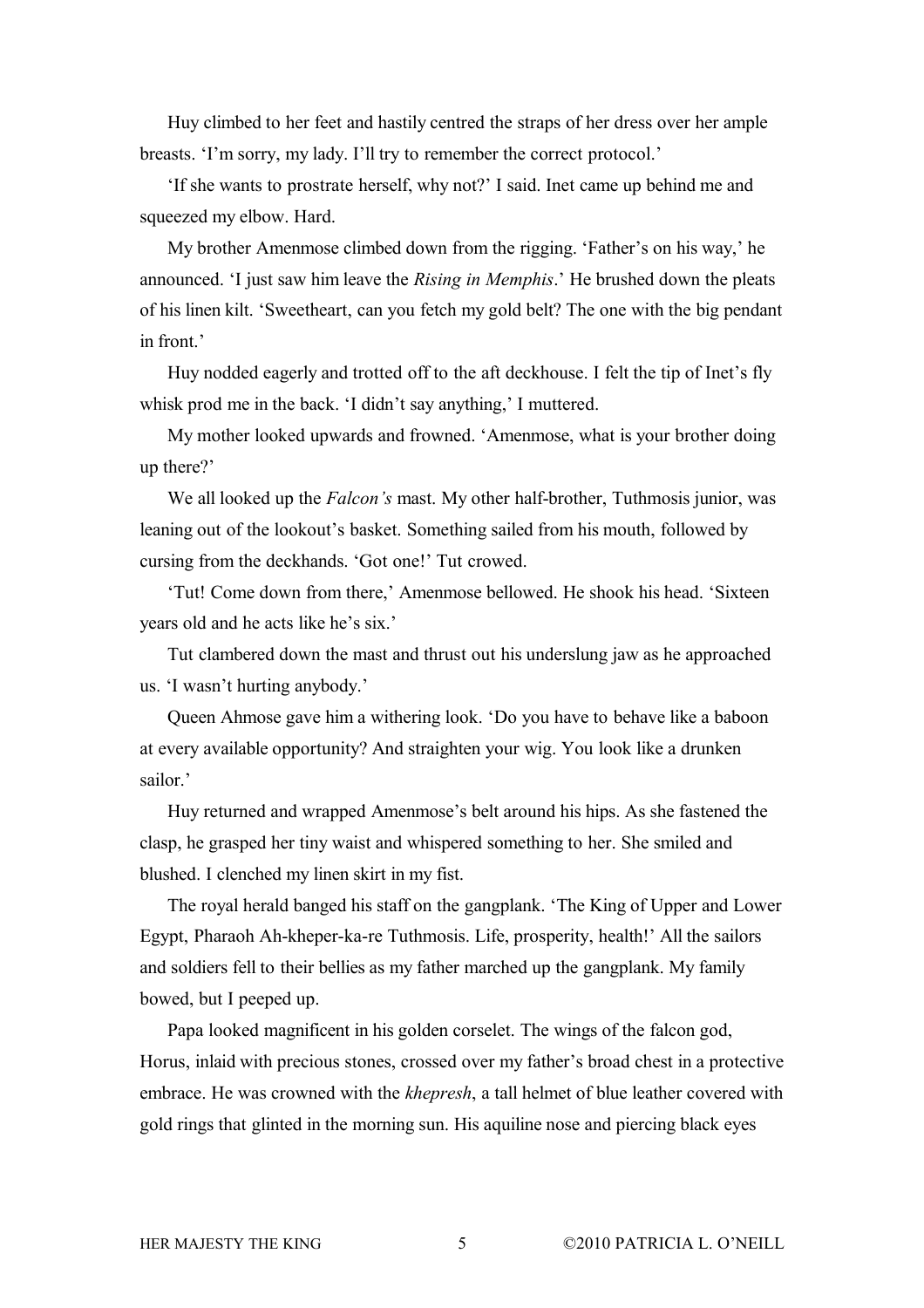gave him the aura of a predatory bird. People said that he could slay an enemy with a single glance.

He saw me peeking at him.

He winked at me and smiled. 'Up,' the king commanded. 'Make ready to cast off.'

The *Falcon's* captain leapt to his feet and shouted orders at the crew. Towing gangs standing on the banks of the canal pulled the *Falcon* toward the Nile, away from the City of the Dead. The west bank of the Nile was the austere realm of tombs, mortuary temples and embalming workshops. As we neared the mouth of the canal, I shaded my eyes and looked across the light-webbed green water to Thebes, city of the living. The vibrantly coloured walls of its temples soared above the city's lush gardens. Over the pylon gate of the great Karnak Temple sparkled two captive suns—the golden tips of a pair of obelisks. My father had erected these needles of stone to thank Amen-Re for victories in battle. Thebes was the capital of my father's realm, the greatest city in the world, home to the greatest king and the greatest god.

Amenmose moved to Father's side. 'With that stiff northerly blowing, we could make Nekheb in two days.'

Father shook his head. 'I'll take three. That will give people on the riverbanks sufficient time to pay their respects to the Admiral.'

Mother's lips pressed together. 'So we'll be on board the *Falcon* for two nights? It's very cramped. The royal barge is much more comfortable.'

'Now my dear, if anyone ever deserved a royal military escort, it's Ahmose si-Ibana,' Father said. 'You and I will be very cosy in the fore deckhouse.' He squeezed Mother's slim shoulder.

She edged away from him. 'But where will I put all my servants?'

'They can sleep on the roof of the aft deckhouse. And now, ladies, you'll have to move out of the way. Manoeuvring the ship into the river's current is a little tricky.' Mother crossed her arms and stalked towards the stern. I decided it was prudent to head for the bow. Huy glanced at Mother, then followed me.

The oarsmen stood with their feet braced against their deck blocks and took up the long, narrow-bladed oars. The *Falcon* glided from the canal mouth and pitched as it hit the river's muscular current. One tip of the sail's long boom dipped into the water. 'Hard a-port,' the coxswain shouted. The port rowers strained against their oars, fighting to swing the ship's nose into the swift current. Until the *Falcon* was pointing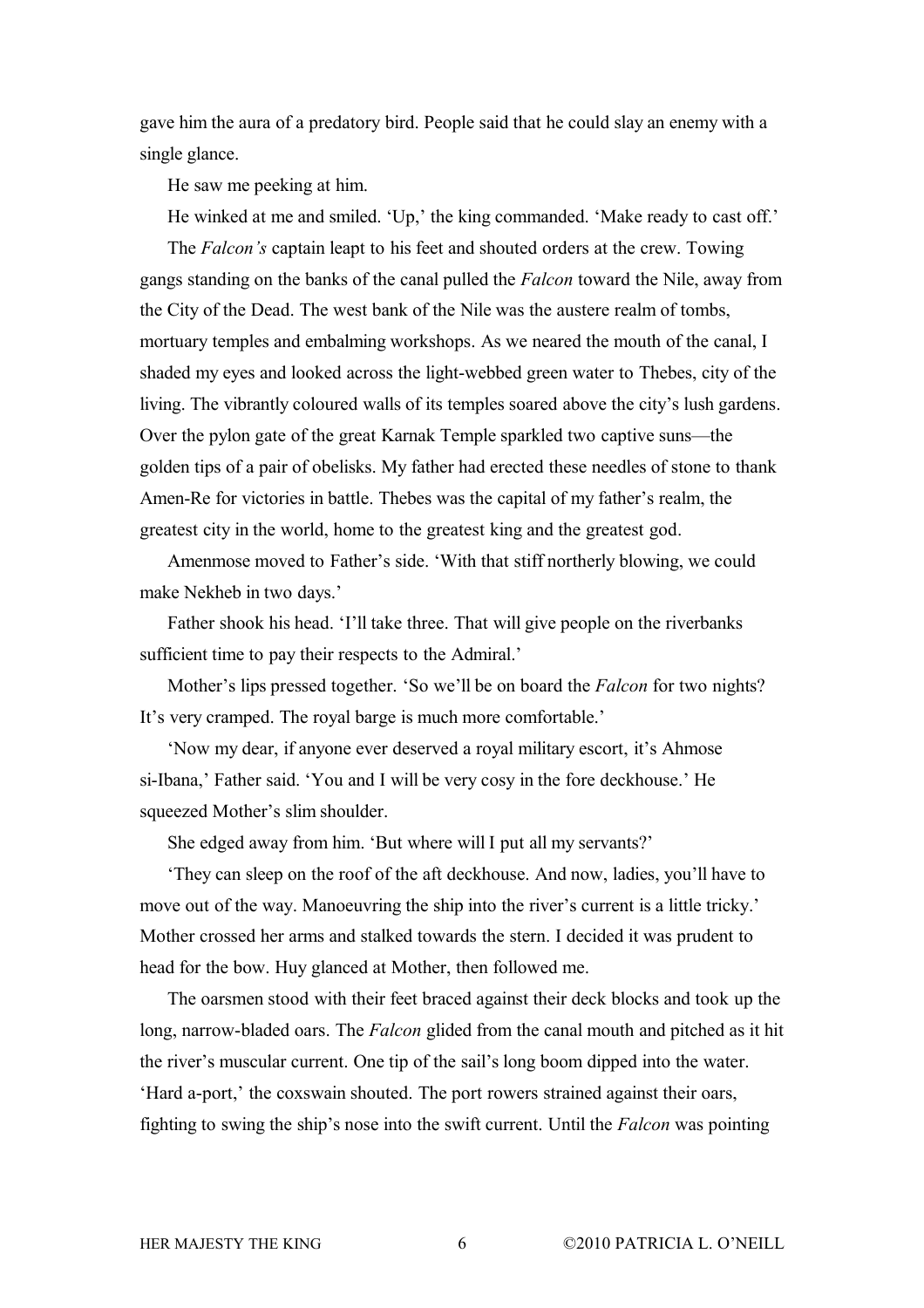upstream, we couldn't raise the sail or we'd be blown back against the granite breakwater.

The helmsman heaved on the tiller that swung the huge steering oar. The ship nudged its nose into the current; foam splashed over the prow. I looked back in the direction of the canal; the *Rising in Memphis* was already emerging, before we had completed our turn. The river swept them toward us at frightening speed. Too late, her captain saw the hazard and their oarsmen felt the bite of the lash as they struggled to bring their ship under control.

The *Falcon's* coxswain yelled, 'Double time!' as he cracked his whip in the air. Our oarsmen grunted with effort, but the *Rising in Memphis* sped towards us, floundering diagonally across the flow. Father dashed to the stern of the *Falcon.* He took the tiller from the helmsman, braced his shoulder against it and thrust with all his might. Father was not a tall man, but he was brawny as a bull; the wood of the stanchion groaned as the steering oar yielded to his strength. Ponderously, the *Falcon* completed its rotation.

The captain of the *Falcon* stood in the bow with his eyes glued to the current. 'Hoist sail,' he commanded the instant the ship had its heading. Deckhands hauled on the ropes that lifted the top yard up the mast. The brilliant crimson sail bellied and snapped in the wind. Near-naked sailors, nimble as monkeys, scrambled onto the boom to adjust the sail's trim. The *Falcon's* bow bit into the Nile, raising twin freshets of spray as we surged upstream. The *Rising in Memphis* was still sliding toward us, but a gust of wind gave us an extra burst of speed. Their prow missed our sternpost by less than an arm's length.

Huy fluttered her hand against her throat. 'My, that was exciting! I've never been on a warship. When King Tuthmosis took the steering oar and saved us—oh, I'm just lost for words.

That didn't surprise me.

Huy spread her arms. 'This must be what flying feels like.' She closed her eyes and inhaled deeply, but then her brow creased. 'What is that smell?' She looked around, nonplussed. 'Can you smell that, Princess?'

'I should have warned you,' I said. 'Sometimes it still smells up here.'

'Still? What smells?'

'I'll show you. Follow me.'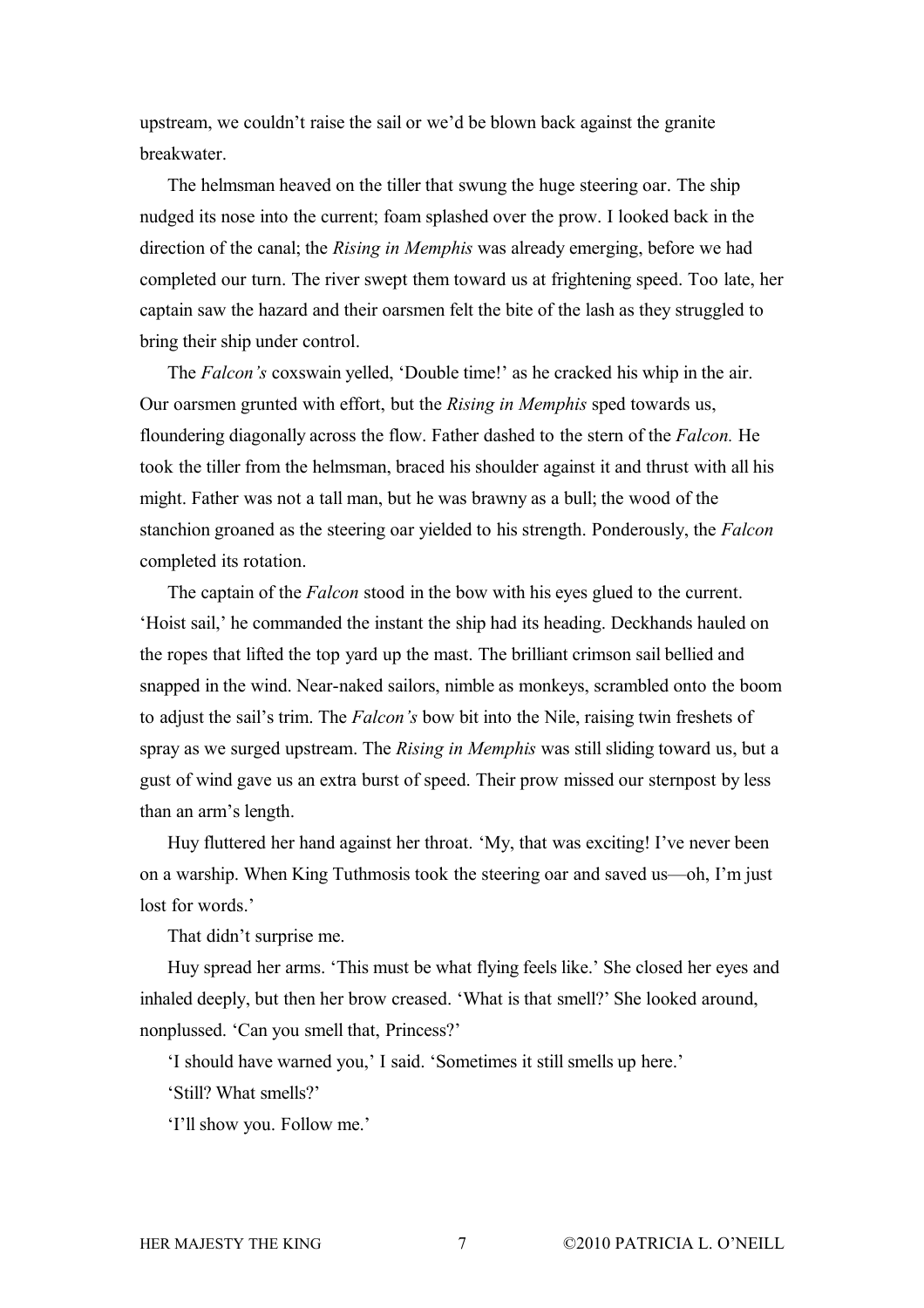I led her past the kiosk and sphinx, right into the *Falcon's* prow. 'There,' I said, pointing. Dangling beneath Montu's golden head was a length of frayed rope, and knotted to the end were the remains of a human leg.

Huy recoiled. 'Ugh! It's awful.'

'That's my father's favourite trophy. It's all that's left of the King of Kush. When he rebelled against us, Father slaughtered his people and burnt his capital, Kerma, to the ground. The valley was knee-deep in guts.'

Huy turned pale and grasped the ship's rail.

'At the beginning of the battle, the Kushite King marched out in front of his army to taunt our troops. What a fool. With his first arrow, Father skewered him right through his chest.' I made a squishing noise. 'Then after our army had hacked the Kushites to pieces, Father hung the Kushite King upside down from the prow of the *Falcon* and sailed back to Thebes. The body was left there to rot, and no one was permitted to mention the rebel's name again.'

Huy swallowed hard. 'So he'll have no afterlife.'

'Serves him right. His other leg was still there until a few months ago, but Tut used them for target practice and knocked one down.'

'I imagine that made Pharaoh very angry.'

'At first, he was furious. But he was so surprised that Tut managed to hit anything with a bow and arrow that he forgave him.'

'Pharaoh seems like such a kind, wise man. I have a hard time imagining him slaughtering so many people, even if they were rebels.'

'You'd better exercise your imagination, then. One day, it will be Amenmose doing those things.'

Huy looked crestfallen; without her smile, she was really rather plain. 'So much is expected of a king,' she said. 'A wife is supposed to help her husband, but how could someone like me ever help Amenmose accomplish deeds equal to his father's?'

I couldn't help feeling sorry for her. She was a genial, compliant girl totally out of her depth. 'Don't worry, Huy. The King is not like everyone else. Inside him, he carries the Royal *Ka*—the life force of the god Horus himself. Horus gave it to the kings of Egypt to make them living gods, mightier than the kings of all other lands. And one day, when my father dies, he'll pass the Royal *Ka* to Amenmose. Then he'll have the power to be a great Pharaoh, just like Father.'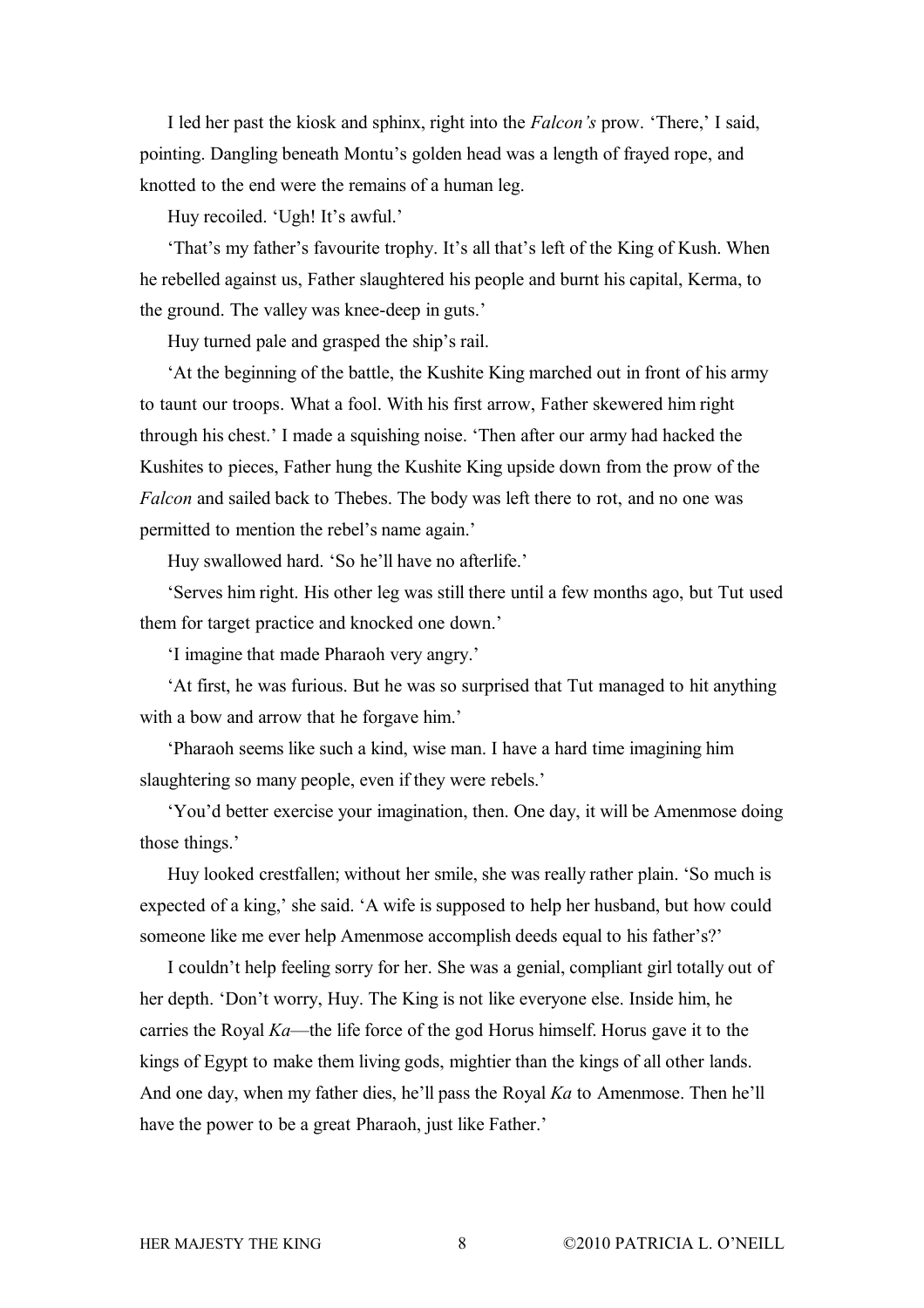'I'm so glad I have you to explain things to me, Princess. I didn't grow up amongst royalty. I hope you don't find my ignorance annoying.'

'No,' I sighed. Huy might be a ninny, but at least she wasn't a bitch.

\*\*\*

The *Falcon* and the *Rising in Memphis* were joined by the boats of court officials for the journey south to Nekheb. People came out from their villages to weep and wail as the fleet passed. The Admiral's sarcophagus was displayed on the deck of his ship, heaped with blue lotus blossoms and shaded by a palm-frond canopy. He was the only one enjoying any peace and quiet. Aboard the *Falcon*, it was hard to move without tripping over somebody.

The morning of the second day, the wind dropped and the ships had to be rowed against the current. Hour after hour, the Nile Valley slipped by, gradually narrowing. The limestone cliffs characteristic of Thebes gave way to hard desert sandstone that radiated heat like an oven. I climbed the stairs to the roof of the aft deckhouse and sat in the shade of the awning, watching the sequins of light dancing on the water.

Amenmose joined me. He carried a small lute, made from the shell of a tortoise. 'How about a song? It would make this trip less boring.'

'I don't feel like singing.'

Amenmose set the lute down and sat next to me. 'Why don't you just tell me what's bothering you? You know I can't guess people's thoughts like you can.'

My brother was exasperating. He could command a squadron of chariots and plan an infantry assault without effort, yet he couldn't understand why I might be upset. With him, I had to be direct. 'It makes me unhappy to see you with Huy.'

He looked puzzled. 'But she's my wife.'

'That's the point. I should be your wife.'

'You're only fourteen.'

'I'm a grown woman now.'

Amenmose pulled off his short wig and rubbed his hand over his stubbled scalp. 'Father warned me this would happen,' he sighed.

'Then you should have listened to him.'

'I did. He said it was inevitable.' His mouth tightened. 'Hatch, I think we should wait until I become king before we get married.'

'Why?' I demanded.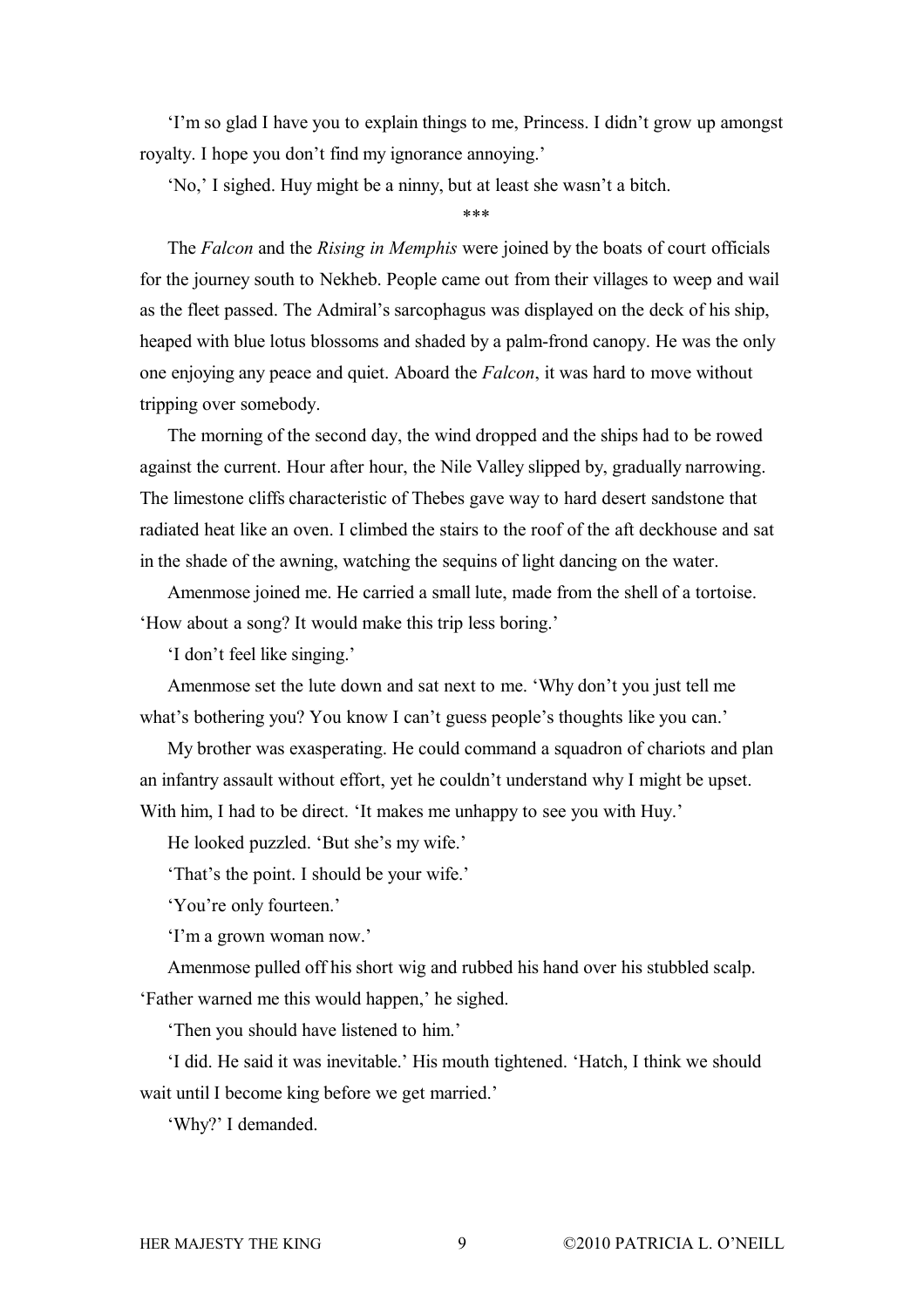'Because you're my half-sister.' He closed his eyes and leaned back against the awning pole. 'All your life, you've known that you'd marry one of your brothers. But when I was growing up, Father was still a general in King Amenhotep's army. I wasn't raised with the idea of marrying my own sister. When I become king, it'll be different. It's what the gods require of us. But until then…' His voice trailed off.

'So the idea of marrying me disgusts you?'

'No! You know I think you're gorgeous.' He leaned forward and took my hand. 'Hatch, I love you as my little sister. When you're my Great Royal Wife, I'll always treat you with respect and consideration. But I have to be honest with you—I'm never going to feel about you the way that I feel about Huy.'

I shook off his hand. 'And what am I supposed to do in the meantime? Entertain the harem you'll accumulate?' I shoved the lute with my foot. It rolled away with a discordant twang.

'We'll have fun the way we always do. We'll go fishing together. We'll go hunting in chariots. Huy doesn't like those sorts of things.'

He patted me on the head like a dog. I always hated that, and he never noticed. I lay down on a cushion and folded my arms over my face.

'You know, Hatch, once we're married, you'll be pregnant most of the time. You won't be tearing around driving your own chariot. Don't be in such a hurry to grow up. Have your fun now, before you become the Great Royal Wife.' He rocked the edge of my cushion with his foot. 'I hear there's going to be some fine horses at Nekheb.'

'Who told you that?'

'Father. The scribe who's in charge of protocol for the admiral's funeral has brought some of his own horses with him.'

'What's a protocol scribe doing owning his own horses?'

'He's an army scribe Father used as a scout the last time we were fighting in Gaza. He rode a tall chestnut mare that was the fastest horse I've ever seen. Father asked him about the horse. Turns out he got it from a desert nomad—one of the *Shasu.* He said the *Shasu* had been breeding horses that could survive in the wastelands their tribes inhabit. Father told him to try and get more *Shasu* horses. Guess he succeeded.'

I leaned up on my elbows. 'And you think there's a chance we could drive these *Shasu* horses?'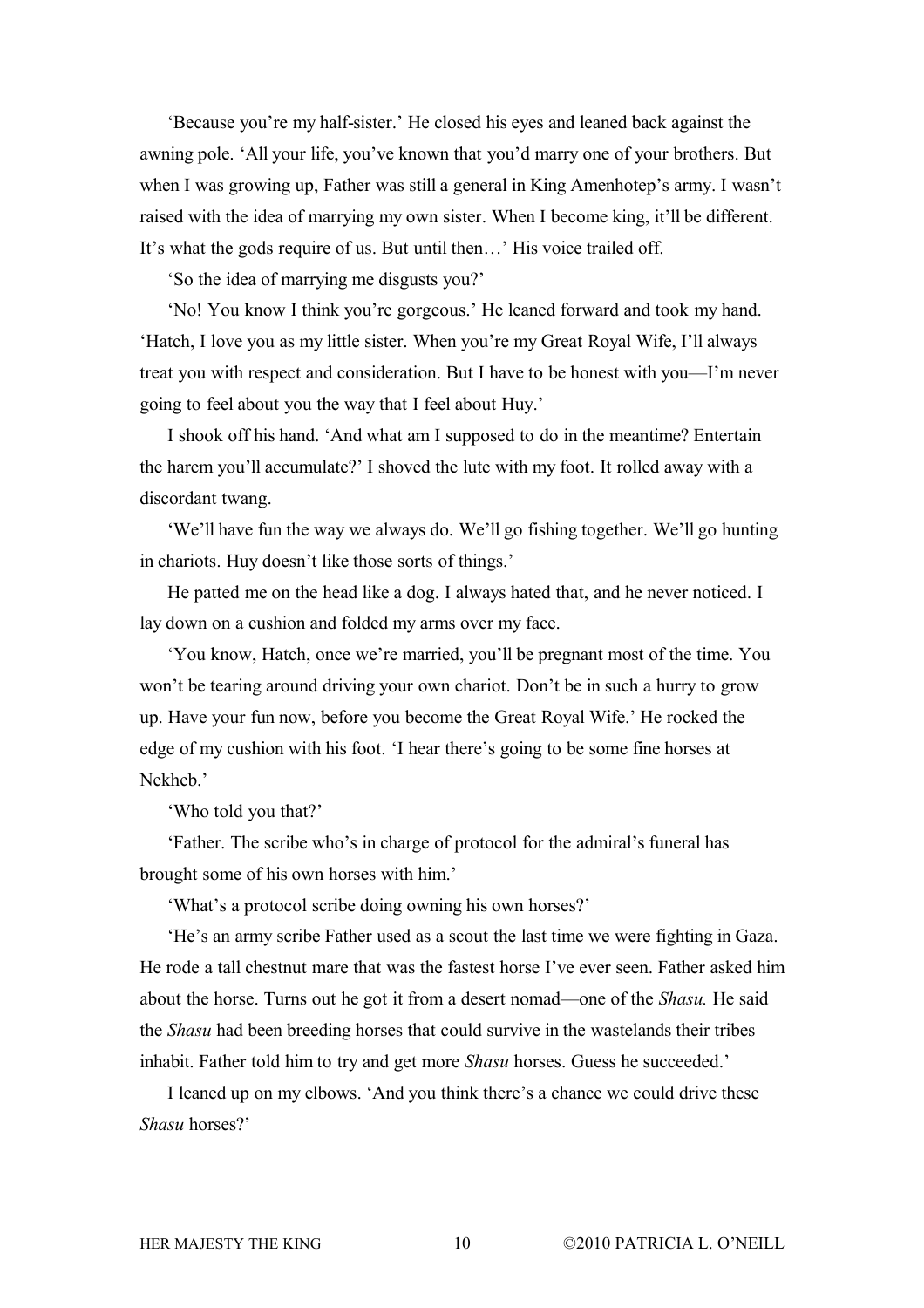'Don't see why not. We could charge around in the desert. Maybe have some races.'

'Hmm,' I said, tapping two beaded strands of my wig together. 'I suppose that would be fun.' Especially since Huy wouldn't want to join us.

\*\*\*

I was on deck early the morning we approached Nekheb. I wanted to see which ships had arrived before the funeral fleet. I was hoping my friends Neshi and Hapuseneb would already be there. At the end of the last school term, I'd been whisked into seclusion for the ceremonies of womanhood, while Neshi and Hapuseneb had graduated and taken up their first appointments in the royal administration. We had a lot of catching up to do.

The thick whitewashed ramparts of Nekheb came into view as the *Falcon* rounded a bend. The boats moored at the quay were bathed in rosy dawn light. One large ship stood out like a butterfly amongst moths—the *Silver Sun*. Its high prow, shaped like a papyrus umbel, was sheathed in electrum, a silvery metal more precious than gold, and topped with an electrum ram's head, symbol of the Great God, Amen-Re. The fabulous vessel belonged to my mother's older sister, Ahmose-Meritamen. She was the God's Wife of Amen, the immensely powerful priestess who was the god's earthly spouse. The gold and ebony-trimmed ship of the Vizier Imhotep was dwarfed next to the *Silver Sun*. Hapuseneb was the vizier's grandson, so there was a good chance he was already in Nekheb. The knot inside my chest loosened a little. Hapuseneb was my best friend; he was always good at soothing my jangled emotions.

I overheard a muttered curse. Father was on the foredeck, fiddling with the gold plait that hung from the back of his *nemes* headdress.

'Need help, Papa?' I asked, joining him.

His eyes crinkled as he saw me. 'I'm afraid I dressed in a hurry this morning. The queen and her maids have taken over the deckhouse while she gets ready.'

My fingers creased the pleats of the blue and gold headcloth so the stripes matched on either side of Father's face. 'It's not a good idea to get in her way when she's dressing.' I straightened the lappets of the headdress that rested on his collarbone. 'Is Mother unwell?'

'She's always a little uneasy near the end of a pregnancy. Let's hope the gods will be kind this time.' He felt the golden cobra and vulture *uraeus* on his headband to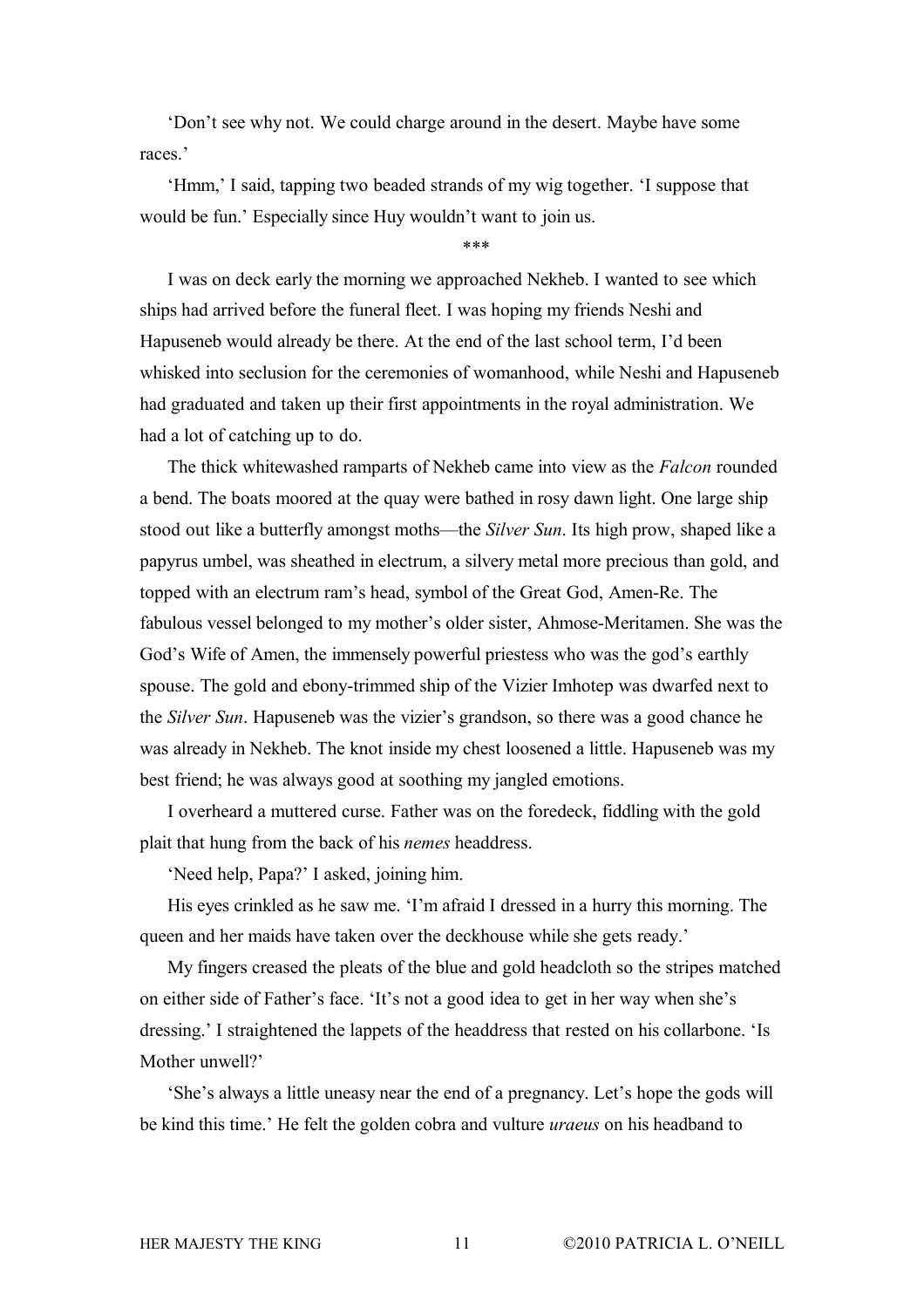make sure they were centred. 'She's very brave to try again and again. I don't know what I'd do if I lost her.'

'Papa, you're the most powerful man in the world.'

'Ah, little one, your faith is touching.' He put his arm around my shoulder. 'But even I need people to help me. Your mother comes from a line of kings going back to Ahmose the Liberator. She knows everything there is to know about royalty. When I first came to the throne, I may have known my way around a battlefield, but I didn't know the first thing about court protocol. Your mother made sure I never set a foot wrong. I have great respect for her judgement.' He wanted to say more, but the words died on his lips. Instead he stared off at the cliffs behind Nekheb.

I watched as the sun buttered the tips of the rocky crags. 'I wish I could be as elegant and refined as Mother.'

'You have her lovely face—that's a start.'

'Look at all those birds up there, Papa.' Tiny soaring specks were circling over the cliffs.

The king studied the sky. 'Vultures. The sacred vultures of Nekhbet, the patron goddess of Nekheb. And one of my royal protectors,' he said, tapping the golden vulture on his headband. 'The goddess is sending us a good omen—perhaps a son is on the way this time. I'll tell your mother. That will cheer her up.' The goddess Nekhbet had saved him from breaching whatever subject was troubling him.

He left me to watch the vultures sailing the air currents. It was odd to see them so early. The wisps of air they rode usually didn't rise till later. My eye caught a flicker of movement from atop an isolated tower of rock. Someone was crawling around up there.

Inet interrupted my observations. 'There you are. You haven't got your make-up on yet.' She led me back to the deckhouse to paint my lips and line my eyes with black kohl. She fussed with my long wig and cobra diadem until we heard the noises that meant the *Falcon* was tying up at the quay of Nekheb. 'Come now, child. And remember…'

'Smile and wave. I know, I know.'

We assembled on deck with the other members of my family. My mother stood, tall and regal, in a little pool of sunshine. Her diaphanous linen gown contrasted with the heavy jewelled collar and bracelets that threw flakes of golden light as she moved. Her eyes were shaded with green and outlined with kohl that had little sparkles in it. She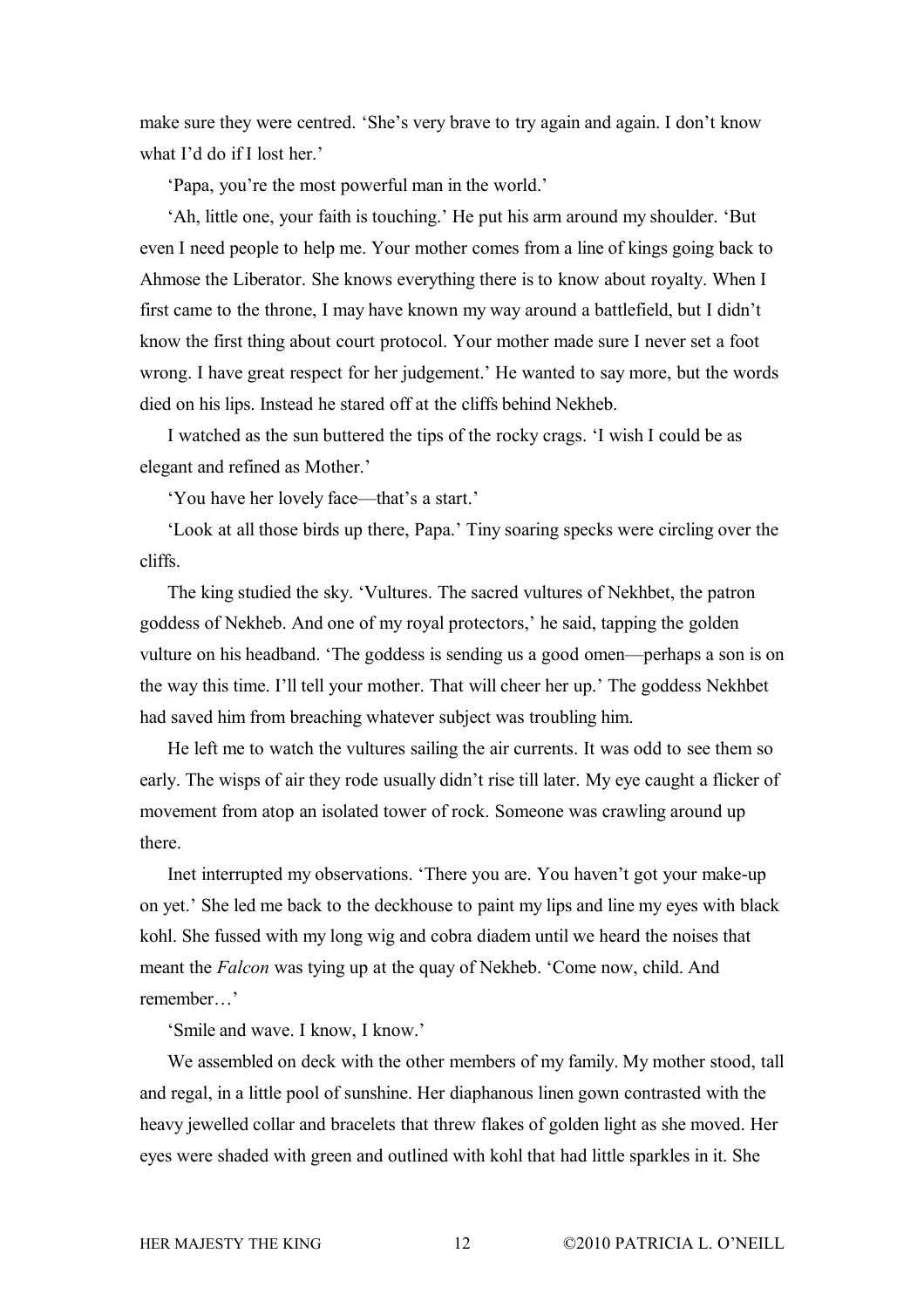wore the headdress of the Great Royal Wife, a beaten gold vulture with wings that embraced the sides of her head. And although it was already getting hot and she was heavily pregnant, there was not a drop of sweat on her. My mother never perspired.

A crowd of people thronged the quayside. As the gangplank was dropped, Father's herald banged his staff and shouted, 'Pharaoh Ah-kheper-ka-re Tuthmosis, King of Upper and Lower Egypt. Kiss the earth!' As one, the people prostrated themselves. All those bodies hitting the ground simultaneously made an explosive whoosh.

The sound broke over me like a wildfire. I felt suddenly giddy; flames seemed to writhe in my limbs. All the shadows that had been plaguing my mind were incinerated as a vision of terrifying clarity put its hands on me: my expectations were never fulfilled because my expectations were wrong. The gods had marked out a path for me that I could never have anticipated. Now a divine force was crowding me toward some upheaval that would come in this dusty provincial town. I staggered.

Inet steadied my shoulders from behind. 'That's what you get for neglecting your breakfast,' she whispered. 'If you feel unwell, you can stay on the ship and skip the procession.'

If I stayed back, perhaps I could escape this uncertain fate. 'Just give me a moment,' I mumbled. I tried to shake off the harrowing premonition as Father commanded the crowd to rise. He strode down the gangplank to the acclaim of his subjects. After allowing for the distance dictated by protocol, my mother followed. 'Great Royal Wife, Lady of the Two Lands, Queen Ahmose,' the herald announced. Oohs and aahs rose from the crowd—she always provoked that reaction. Amenmose, Huy and Tut followed as their titles were announced.

Then it was my turn. I had always chosen, of my own free will, to do what was asked of me. If the gods were summoning me to my destiny, I would accept the challenge. I set my foot upon the gangplank. With every step, I felt a predictable future crumbling into a charred heap behind me.

Waiting for us were three ornate parade chariots wreathed with purple morning glories and scarlet poppies. The horses harnessed to the chariots held me spellbound. They were all a deep auburn colour; their coats had been polished with oil that made them shine like new copper. They had large, intelligent eyes and tapered muzzles, and their tails arched like elegant fountains. I had never seen such beautiful animals. I turned, open-mouthed, toward Amenmose. He gave me a thumbs-up and grinned.